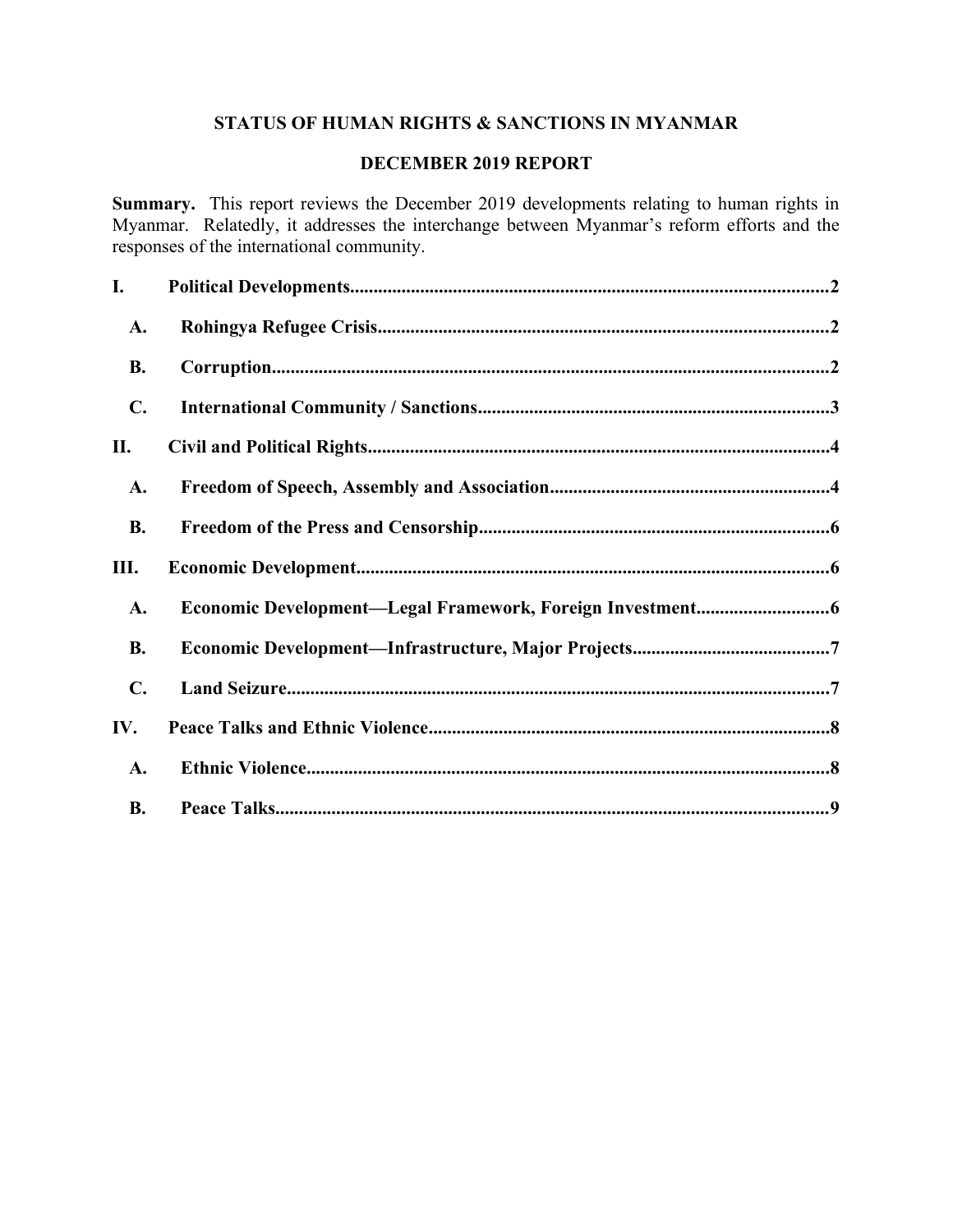### **I. Political Developments**

### <span id="page-1-2"></span><span id="page-1-0"></span>**A. Rohingya Refugee Crisis**

As noted in previous reports, in November 2017 Myanmar signed a memorandum of understanding (the "MoU") with Bangladesh to repatriate the Rohingya refugees who fled Myanmar after a violent military-led crackdown in northern Rakhine State in August 2017.<sup>1</sup> In the two years that have passed since the MoU was signed, very few Rohingya have voluntarily returned to Myanmar, with the majority of Rohingya refusing to return until they are guaranteed physical safety, citizenship rights and access to basic services.<sup>2</sup> Both Bangladesh and Myanmar have blamed the other country for causing delays in repatriation.<sup>3</sup>

At the end of November 2019, China's ambassador to Bangladesh proposed to allow one member from each Rohingya refugee family living in Bangladeshi refugee camps to visit Myanmar and observe whether it's safe for the rest of the Rohingya to return to their villages.<sup>4</sup> After observation, the nominated member could report to their family on the current situation in Rakhine using Chinese government-provided cell phones. The director general of Myanmar's Ministry of Foreign Affairs noted that repatriation negotiations with Bangladesh remain ongoing, and that Myanmar would consider the Chinese government's proposal to aid in the repatriation process.<sup>5</sup>

Meanwhile, Myanmar continues to blame Bangladesh for delays in the repatriation program. The Bangladesh government issued a response saying that Myanmar is responsible for the prolongation. Myanmar claims that the delays stem from refugees' refusal to provide all information requested on repatriation application forms and are ignoring a section where they must pledge to respect and abide by the country's existing laws.<sup>6</sup>

Myanmar is facing genocide charges for its treatment of the Rohingya at the International Court of Justice (the "ICJ") in a lawsuit brought by The Gambia on behalf of the Organization of Islamic Cooperation.<sup>7</sup> As a result, it appears that the Myanmar government will not move forward with the repatriation process until the genocide case is complete and possibly not until Myanmar's next elections are held in late 2020.<sup>8</sup> Former information minister Ye Htut posits that given the political pressure from lawsuits in international courts, the Rohingya refugees may continue to make uncompromising demands.<sup>9</sup> Ye Htut also stated that the Myanmar government will avoid any issues that may cause its ruling National League for Democracy party to be politically vulnerable as the 2020 general election approaches.<sup>10</sup>

### <span id="page-1-1"></span>**B. Corruption**

In December, the Anti-Corruption Commission ("ACC") sued Win Aung, former deputy head of the Agriculture Farmland Management and Statistics Department for Ye Township in Mon State, for an alleged solicitation of bribes.<sup>11</sup> The ACC alleges that Win Aung asked fourteen farmers who were applying to regain farmland—land that had been taken by the Myanmar military in the 1990s—to pay a bribe in connection with their applications.<sup>12</sup> The total amount of bribes that Win Aung solicited totals about 5 million kyat.<sup>13</sup>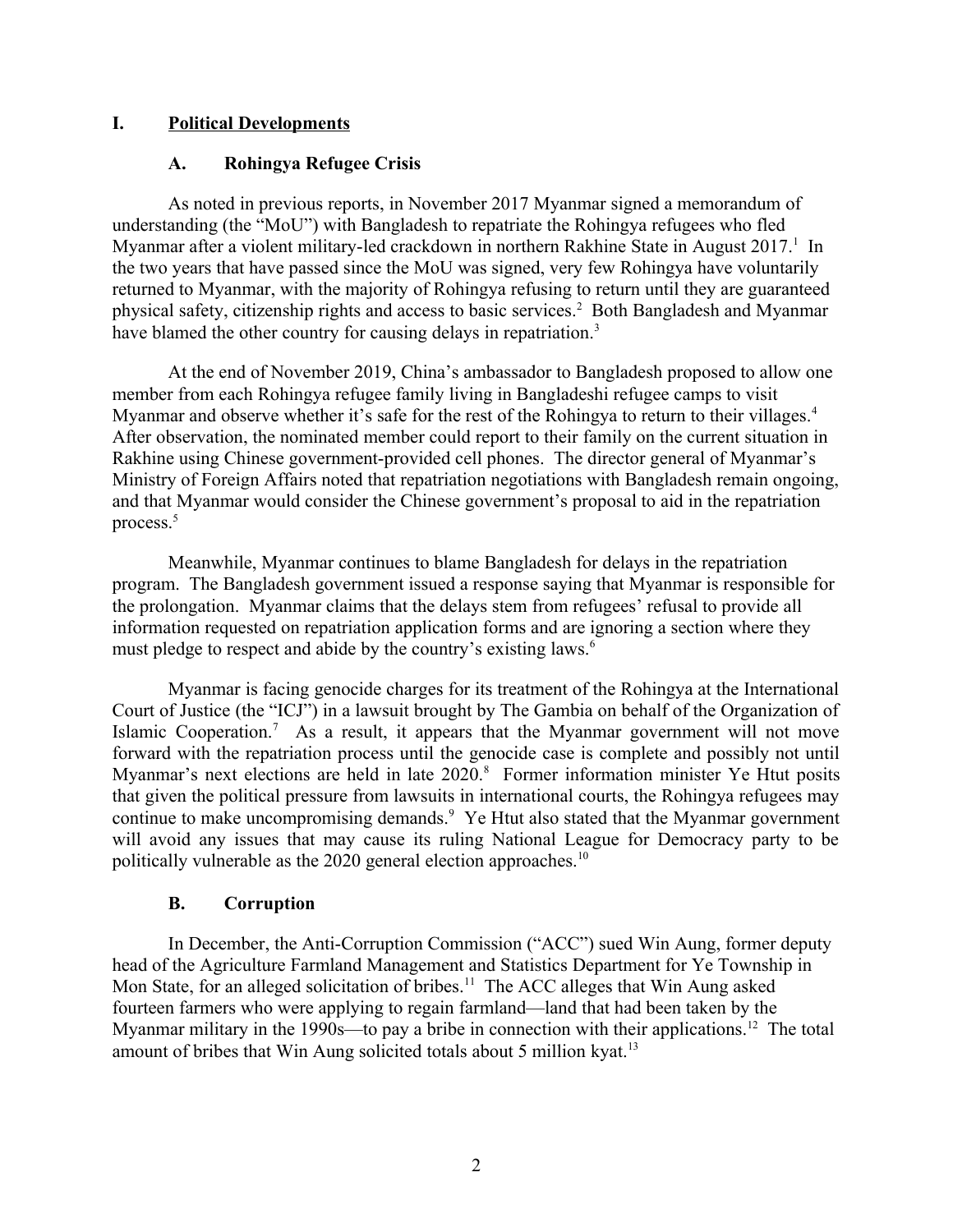The ACC also sued Dr. Kyi Lwin, the medical superintendent of the Mandalay orthopedic hospital, on charges of corruption.<sup>14</sup> The ACC's investigation found that the superintendent had requested bribes totaling 14 million kyat from two businessmen in exchange for helping them to win a contract to establish car parking fees at the hospital.<sup>15</sup> The ACC additionally sued Aung Kyaw Oo, the director of the Mandalay Regional Administration Department of Medical Treatment, for taking bribes in connection with the establishment of a contract for the operation of the hospital's bicycle and motorcycle stands.<sup>16</sup>

### <span id="page-2-0"></span>**C. International Community / Sanctions**

The United States imposed sanctions on four Myanmar military leaders in December, including Senior General Min Aung Hlaing, his deputy, Vice Senior General Soe Win, and two subordinates who headed the elite army divisions that spearheaded the crackdown on the Rohingya, Brigadier General Than Oo and Brigadier General Aung Aung.<sup>17</sup> The sanctions freeze any U.S. assets held by the sanctioned individuals and prohibit Americans from doing business with them.<sup>18</sup> However, the sanctions do not re-impose economic sanctions on Myanmar or target military-owned companies that dominate some sectors of Myanmar's economy.<sup>19</sup> A former U.S. State Department official familiar with the sanctions said, "This is not likely to be the last round of sanctions."<sup>20</sup> Myanmar's military spokesman has called the imposition of new sanctions "targeted political pressure."<sup>21</sup>

The ICJ held hearings on December 11-13 to address a request for preliminary measures against Myanmar.<sup>22</sup> The hearings did not consider whether Myanmar is guilty of genocide.<sup>23</sup> Instead, The Gambia urged the ICJ to impose provisional measures demanding that Myanmar take action to prevent further genocide, not destroy any evidence related to previous acts of genocide, take no action to "aggravate" the existing dispute, and file a report at the end of four months on the efforts made to comply with the demands.<sup>24</sup> During the first day of the ICJ hearings, The Gambia presented its case against Myanmar, including graphic accounts of mass murder and rape.<sup>25</sup> The Gambia argued that all seven primary indicators of genocide were present, including sexual violence.<sup>26</sup>

During the second day of the ICJ hearings, Myanmar contested the application of the legal term genocide to the facts, attacked the accuracy of reports by the UN Fact-Finding Mission ("FFM") and the UN Special Rapporteur, and argued that the ICJ lacks jurisdiction over Myanmar.<sup>27</sup> Myanmar also contested the number of Rohingya affected by the 2017 government crackdown, arguing that the FFM and UN Special Rapporteur reports are "flawed" and should not be admitted to the court.<sup>28</sup> Aung San Suu Kyi asked the ICJ to reject the Rohingya genocide case.<sup>29</sup> She claimed that no international body has gathered enough holistic evidence to support the case. However, she failed to mention that international investigators and media are barred from entering the area. $30$ 

Aung San Suu Kyi argued that the situation was too complex for the international community to understand, with violence perpetrated by many different actors. She also asserted that any violations, if they occurred, were committed by rogue soldiers and were not Tatmadaw policy.<sup>31</sup> Myanmar also argued that there was no genocidal intent as the majority of the Rohingya remain alive. She framed the "clearance operation" by the Tatmadaw as not directed towards civilians but rather as part of an "internal conflict."<sup>32</sup> Aung Sun Suu Kyi also noted that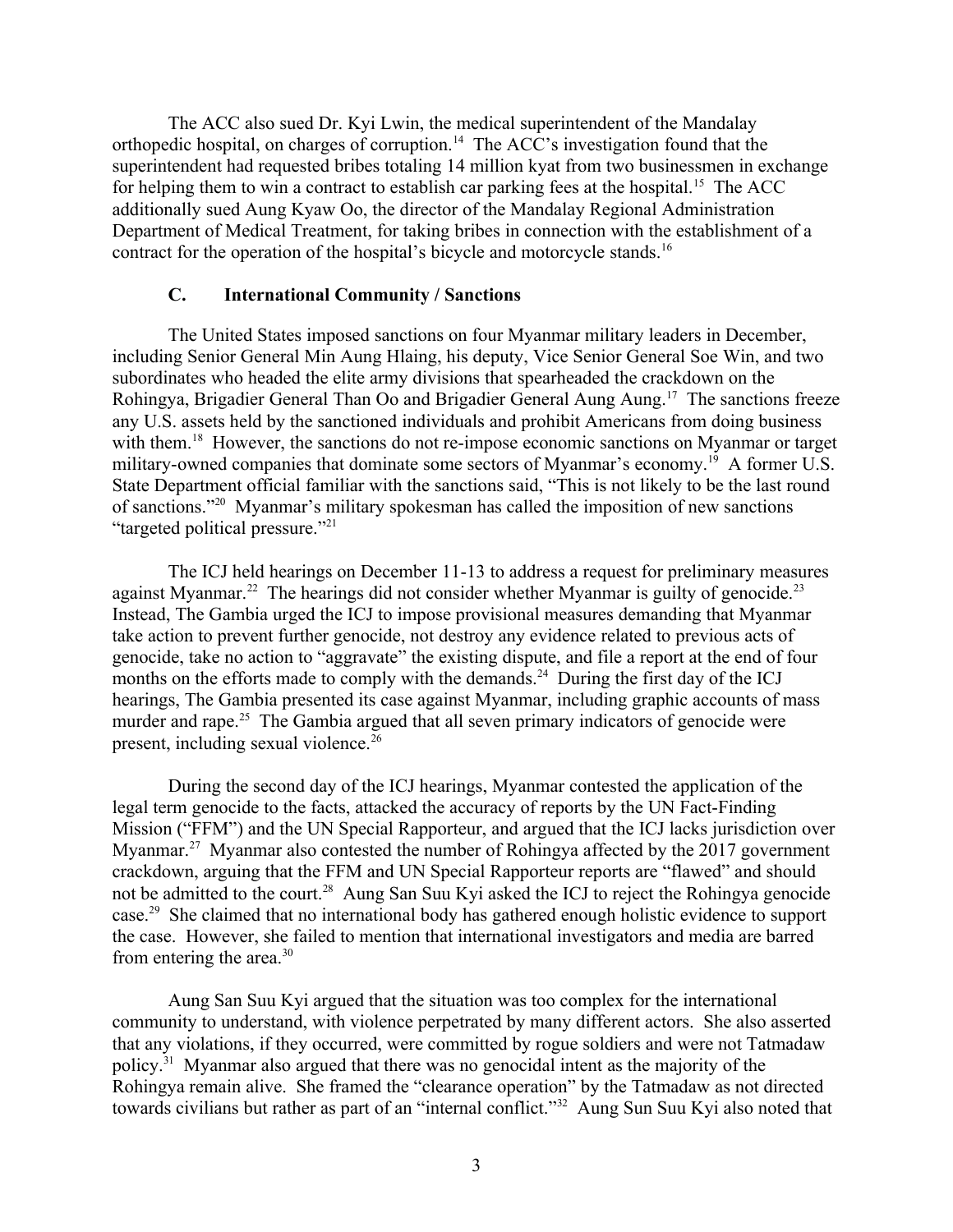a judicial process is already underway in Myanmar to address the situation, and that the international legal system would neutralize those efforts.<sup>33</sup>

The Gambia's lawyer condemned Aung San Suu Kyi's silence over the plight of the Rohingya and stated, "Armed conflict can never be an excuse for genocide."<sup>34</sup> Additionally, The Gambia's lawyer noted that Aung San Suu Kyi refused to refer to the Rohingya by their name, effectively denying the Rohingya's existence as a group.<sup>35</sup> The Gambia's lawyer also dismissed Aung San Suu Kyi's insistence that the Tatmadaw should be left to probe the allegations itself, stating that an internal probe is not credible when top Myanmar generals have themselves been accused of genocide.<sup>36</sup>

During the hearings, the Union of Enterprise for Humanitarian Assistance, Resettlement and Development, a public-private Myanmar entity organized to help rehabilitate and develop Rakhine State, denied allegations that it was complicit in the genocide because it seized land from the Rohingya.<sup>37</sup>

The Netherlands and Canada issued a statement prior to the ICJ hearings pledging to support The Gambia. In addition, Bangladesh offered to lead a team to offer technical support, if requested.<sup>38</sup> Eight female Nobel Prize winners also issued a joint statement before the ICJ hearings urging Aung San Suu Kyi "to publicly acknowledge the crimes, including genocide, committed against the Rohingya."<sup>39</sup> Seventeen Shan organizations and forty-eight Karen organizations issued statements welcoming the ICJ and International Criminal Court investigations against Myanmar.<sup>40</sup>

The UN General Assembly approved a resolution condemning human rights abuses against Myanmar's Rohingya and other minorities.<sup>41</sup> The resolution calls on Myanmar to take urgent measures to combat the incitement of hatred against the Rohingya and other minorities in Rakhine, Shan, and Kachin States.<sup>42</sup>

The Japanese ambassador to Myanmar said that the Japanese government firmly believes that no genocide was committed in Myanmar and expressed hope that the ICJ will reject The Gambia's request that provisional measures be taken against Myanmar.<sup>43</sup> The ambassador further stated that if the ICJ imposes provisional measures, "Japan will look at ways to help Myanmar handle the process smoothly.<sup>744</sup> The ambassador did not rule out the possibility that human rights violations nevertheless occurred in Rakhine State.<sup>45</sup>

### **II. Civil and Political Rights**

#### <span id="page-3-1"></span><span id="page-3-0"></span>**A. Freedom of Speech, Assembly and Association**

Several members of the Daungdohmyoset thangyat theatrical group were sentenced to six months in prison for criticizing the military in their performances.<sup>46</sup> The Mayangone Township Court sentenced the group's four leaders under Section 66(d) of the Telecommunications Law for sharing satirical videos and photos on Facebook.<sup>47</sup> The group and its members have already faced a handful of similar suits throughout the year in various townships. In October, five members were sentenced to a year in prison with hard labor after a military officer filed suit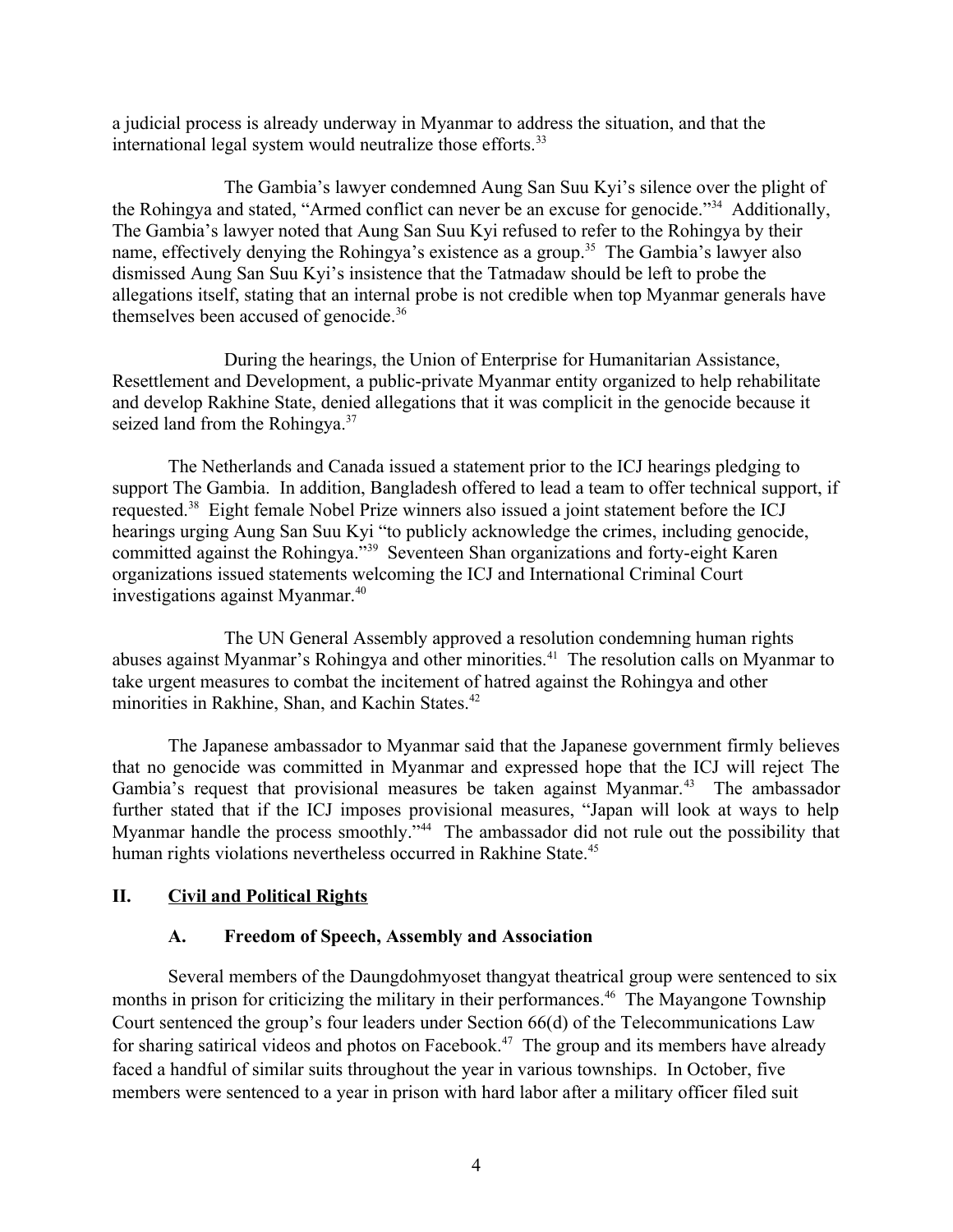under Section  $505(a)$  of the penal code.<sup>48</sup> Other members faced suit in April and May for "pushing military officers to disregard or fail in their duties" and causing "potential mutiny" through satirical performances.<sup>49</sup> The group claims that its members have illegally been sued multiple times for the same actions.<sup>50</sup>

A Kachin activist has been released from prison after completing his sentence for giving broken scales to a judge in Myitkyina Township.<sup>51</sup> Ko Paul had originally been sentenced to fifteen days in prison for violating the Peaceful Assembly Law after leading a public performance marking the eighth anniversary of the renewed conflict in Kachin State.<sup>52</sup> Upon receiving the sentence, Ko Paul handed broken scales to Judge Than Tun to express dissatisfaction with the sentence. Ko Paul then received an additional three months in prison for "insulting and disrespecting the court."<sup>53</sup> Ko Paul has advocated for reforms to bolster freedom of expression, saying "If we cannot amend those laws which bar us from freedom of expression, the democracy we achieve will not be genuine."<sup>54</sup>

Five Karenni activists have been released after spending six months in prison for criticizing local officials' decision to erect a statue of General Aung San.<sup>55</sup> The activists were charged under Article 10 of the Law Protecting the Privacy and Security of Citizens due to the criticism's alleged negative effect on state officials' reputations. Kayah State parliamentarian Thae Reh has questioned the efficacy of charging activists under the statute, saying "The government needs to explain who this article is for. I thought this article was to protect the people. In practice, this article is used to oppress people. I think this article is unfair."<sup>56</sup>

Social activists in Rakhine State have organized demonstrations to demand restoration of internet services in multiple townships.<sup>57</sup> Internet services have been restricted for over six months in various townships, including Paletwa in Chin State and Maungdaw, Buthidaung, Rathedaung, Ponnagyun, Mrauk-U, Kyauktaw, Minbya and Myebon in Rakhine State.<sup>58</sup> The government-sanctioned restrictions have imposed an especially heavy burden on information sharing among businesses and the healthcare sector. It remains unclear when the government plans to restore service to the affected townships.

An ongoing curfew in Paletwa Township has prevented local Christians from celebrating Christmas in their customary fashion.<sup>59</sup> The curfew, which runs from 6:00 pm until 6:00 am every night, prevents people from being out in public as well as gathering in groups of five or more.<sup>60</sup> The government issued the curfew in response to ongoing skirmishes between the Tatmadaw and the Arakan Army ("AA").

In the 45 months since the Union Parliament's current term began, 37 civilians have been sued by members of Parliament and their associates for defaming parliamentarians, according to a report by Athan, a Myanmar organization advocating for freedom of expression.<sup>61</sup> Athan's report said that 13 such lawsuits by lawmakers were filed under the Telecommunications Law.<sup>62</sup> Six other lawsuits were filed under the Law Protecting the Privacy and Security of Citizens, and three were filed under Section 500 of the Penal Code for defamation.<sup>63</sup> According to Athan member Ko Ye Wai Phyo Aung, most of the lawsuits against civilians are over political criticism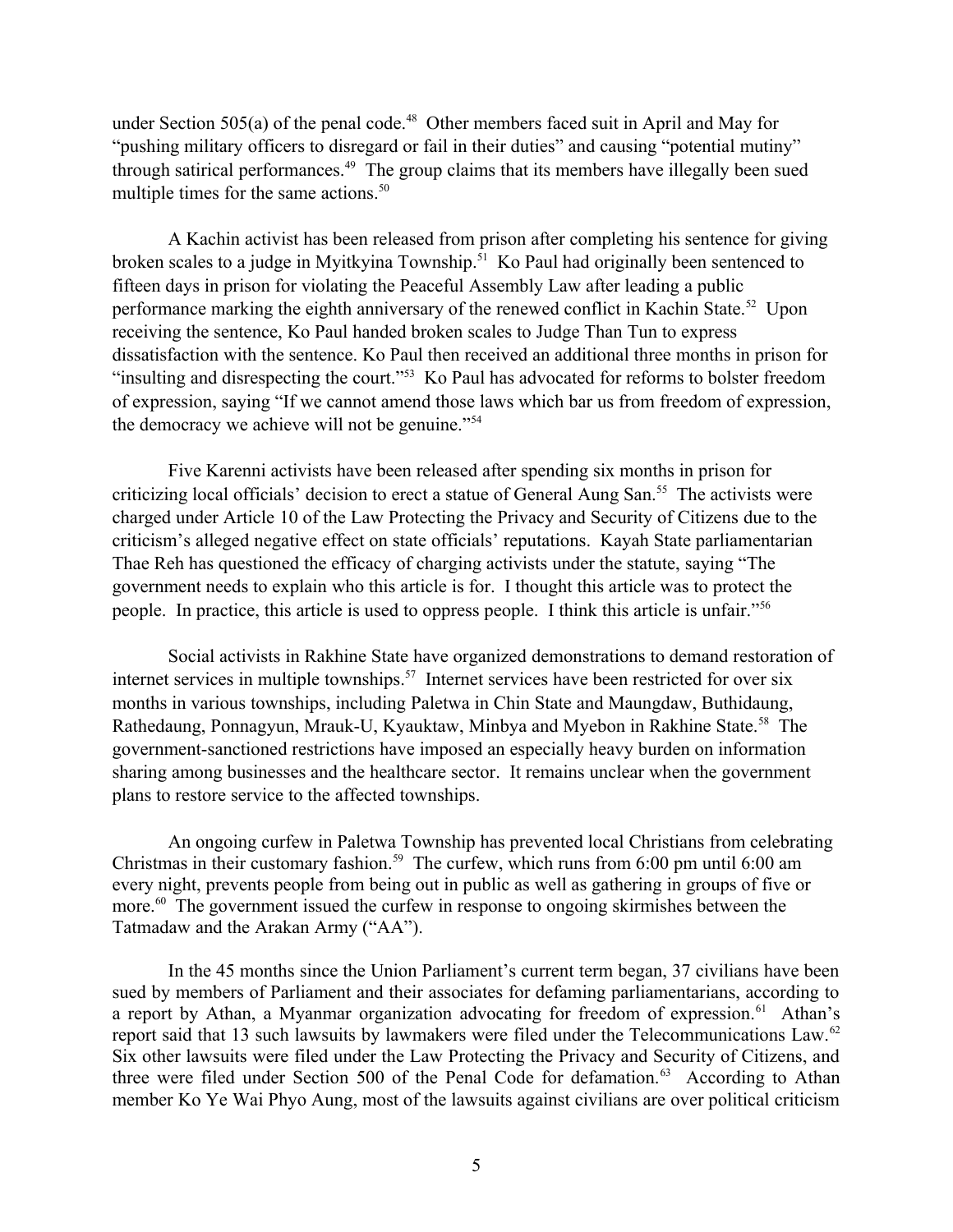against parliamentarians and all 11 members of Parliament who sued civilians directly are members of the ruling NLD party. $64$  Critics have argued that the government should amend the Telecommunications Law and adopt a law that prohibits lawsuits by members of Parliament against civilians.<sup>65</sup> The military has also filed 30 cases related to freedom of expression against 77 people using the Telecommunications Law and the Law Protecting the Privacy and Security of Citizens, according to Athan.<sup>66</sup>

## <span id="page-5-2"></span>**B. Freedom of the Press and Censorship**

In a report detailing the challenges the media continues to face in Southeast Asia, two international journalist organizations have noted no improvement in media freedom in Myanmar since Aung San Suu Kyi's National League for Democracy took office in  $2016$ .<sup>67</sup> The report showed that 59% of journalists saw "no significant improvement" in media freedom over the past year, while 25% thought it "worsened to some degree," and 16% said it "seriously declined."<sup>68</sup> In additional to numerous lawsuits against journalists, the report also highlights the risk that disinformation campaigns on social media could disrupt the 2020 general election.<sup>69</sup> Journalists in Myanmar fear repercussions, especially when covering events in ethnic areas.<sup>70</sup> The report provides evidence that the military, ethnic armed groups and businesses often resort to draconian laws or illegal means to respond to journalists who write unfavorable reports about them $11$ 

Sixteen member organizations of the Freedom of Expression Advocacy Cooperation ("FEAC") met on December 7 to map out a strategy to push for amendment to Myanmar laws to promote and protect media freedom and freedom of expression.<sup>72</sup> The 16 groups will advocate for amendments to the News Media Law, Electronic Transactions Law, Telecommunications Law, Law Protecting the Privacy and Security of Citizens, Burma Official Secrets Act, Peaceful Assembly and Peaceful Procession Law and Penal Code Law.<sup>73</sup>

# **III. Economic Development**

## <span id="page-5-1"></span><span id="page-5-0"></span>**A. Economic Development—Legal Framework, Foreign Investment**

Hong Kong-based CNTIC VPower Limited is planning to invest over \$500 million to build a 400-megawatt LNG fired power station in Thaketa Township, as well as a 150-megawatt LNG fired power station in Kyaukphyu Township to generate and distribute electricity, according to the Myanmar Investment Commission ("MIC").<sup>74</sup> The company plans to spend over \$363 million to build the power station in Thaketa and over \$140 million to build the power station in Kyaukphyu. By the end of the fiscal year ended 2019, a total of fifty countries had invested a total of \$82 billion in Myanmar, with Hong Kong coming in  $11<sup>th</sup>$  place among foreign investors with investments totaling \$8.6 billion.

A manufacturing-centered development led by Taiwanese investors is under construction northwest of Yangon.<sup>75</sup> The 890-hectare Htantabin Technology Park will generate 150,000 jobs and attract over \$330 million in investments over the next eight years, and those backing the project estimate that this figure could potentially rise to \$840 million in fifteen years. The project is led by a Taipei-based lace maker, Wedtex Industrial Corporation.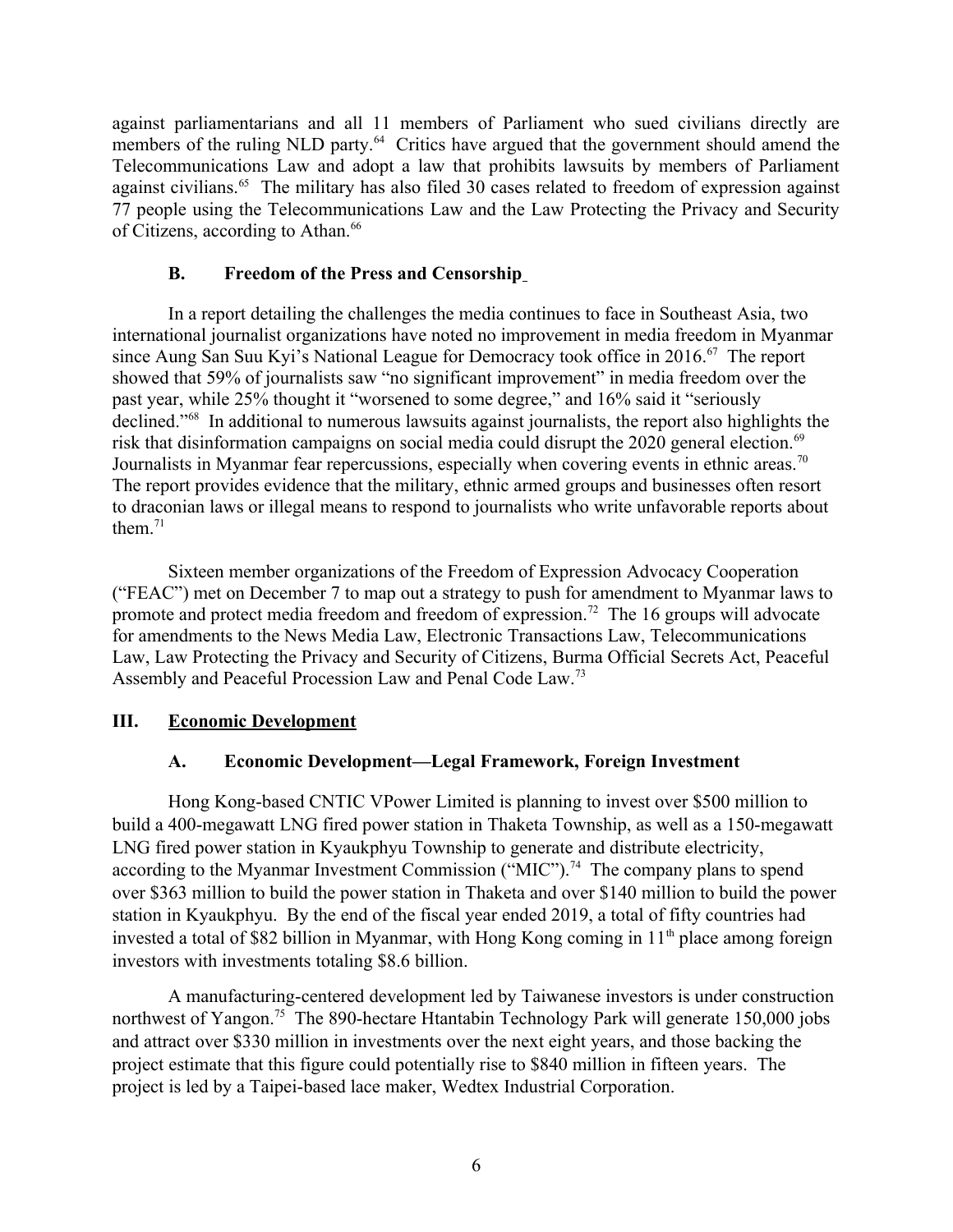The Securities and Exchange Commission of Myanmar is currently working to grant foreign investors, including three new listed companies, the opportunity to trade their shares in 2020.<sup>76</sup> The Myanmar Capital Market Media Workshop, jointly organized by Yangon Stock Exchange and Myanmar Journalism Institute, was held on December 5 at the stock exchange with the goal of providing more awareness about the stock exchange to the media.

Regulations which are intended to relax Myanmar's existing ban on alcohol imports have moved to the attorney general for approval, according to the commerce ministry.<sup>77</sup> The regulations need only the approval of the cabinet, according to Deputy Director Cho Thet Mu, and do not need to go to parliament. The alcohol market liberalization, the first under Aung San Suu Kyi's government, will likely pave the way for more direct foreign investment in the beverage industry. Up until now, the restrictions on alcohol imports have resulted in massive quantities of foreign alcohol being smuggled into Myanmar, fueling illicit trade and hurting Myanmar's tax revenue.

### <span id="page-6-1"></span>**B. Economic Development—Infrastructure, Major Projects**

On December 7, China's State Councilor Wang Yi told Myanmar's State Counselor Aung San Suu Kyi that China is willing to work with Myanmar to promote the China-Myanmar Economic Corridor ("CMEC") "from conceptual planning" to the construction of a "landmark project."<sup>78</sup> Wang also said infrastructure connectivity is the backbone of the CMEC and the two sides should cooperate on the ground.<sup>79</sup> According to the Myanmar government, China has proposed 38 projects under the CMEC whereas Myanmar has only approved nine projects and has only publicized three including the construction of three economic cooperation zones in Kachin and Shan States, the Kyaukphyu SEZ and the Muse-Mandalay railway project.<sup>80</sup>

According to *Myanmar Times*, 22 Japanese companies have met with Myanmar companies to explore possible partnerships in the operation and maintenance of the water system in Yangon via a public-private partnership mission in December organized by of the Japan Machinery Centre for Trade and Investment and Japan External Trade Organisation.<sup>81</sup> Phyo Min Thein, chief minister of Yangon said, "Many people don't have sufficient water in Yangon" and "the Japan-Myanmar partnership will help us get sufficient water supply."<sup>82</sup>

The Myanmar government plans to release a master plan for micro, small and medium enterprises in February 2020.<sup>83</sup> Min Ye Paing Hein, Deputy Minister of Planning, Finance and Industry, announced the plan at the 1st Conference of Micro, Small and Medium Enterprises. <sup>84</sup> The plan aims to develop human resources, use a larger variety of techniques, help secure comprehensive loans, provide infrastructure for development, develop current markets and reach out to new ones, amend laws and regulations, and provide more support and training. <sup>85</sup>

### <span id="page-6-0"></span>**C. Land Seizure**

The Myanmar military has sued 41 farmers in Kayah State for "allegedly trespassing and farming on land seized by the military."<sup>86</sup> If found guilty, the farmers face between three months and seven years in prison. $87$  The land in question had been farmed by members of the townships for about 50 years, and the farmers allegedly hold the required land registration certificates.<sup>88</sup> As of mid-December, 30 of the farmers had been granted bail but 11 were still detained. The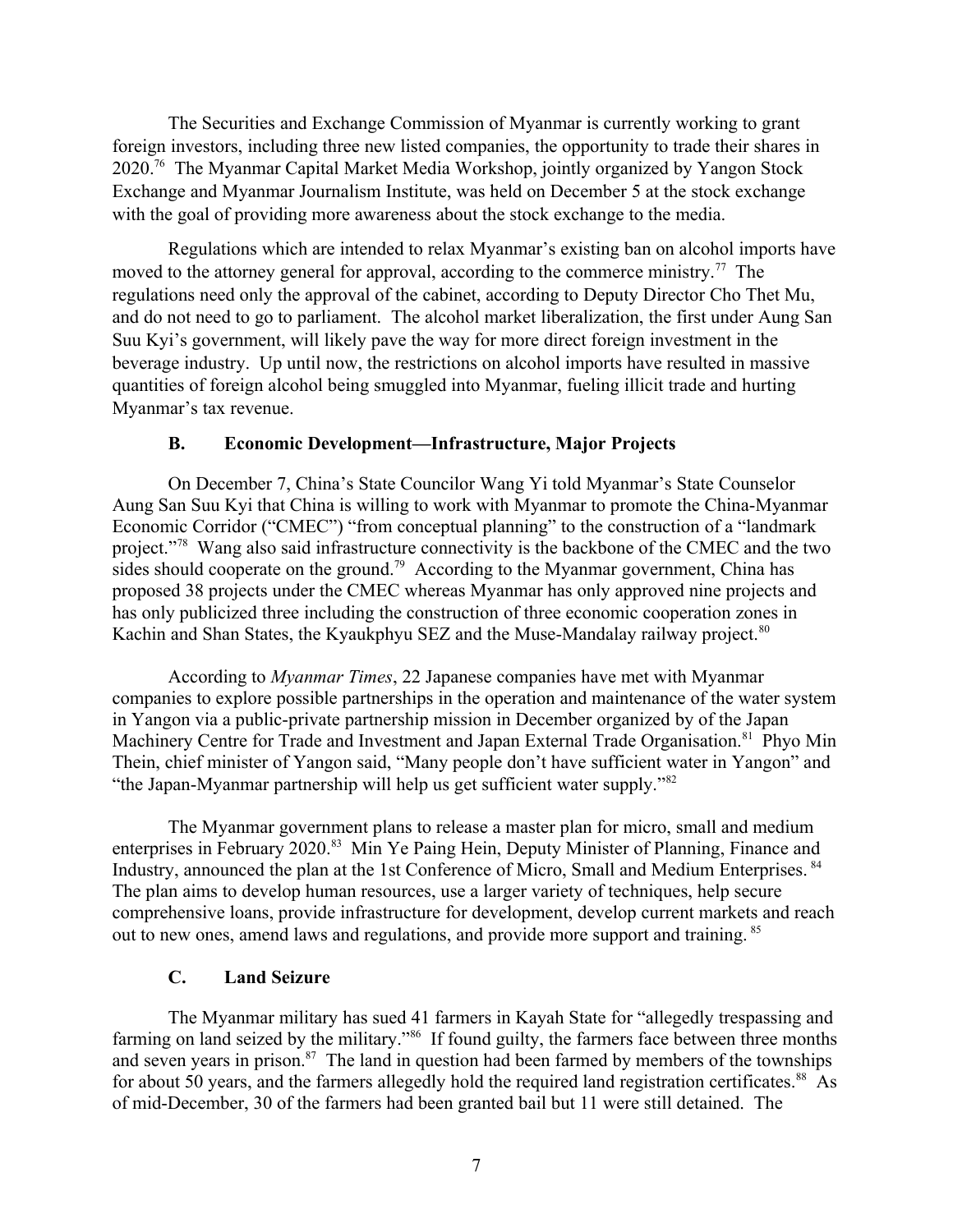farmers have reportedly "been sued several times under the same laws by different military officers" and their families are "suffering considerable hardship because of lost income and disruption" resulting from the suits.<sup>89</sup>

Protests were held in Botataung Township in Yangon by victims of land seizures.<sup>90</sup> This latest protest is reportedly the 32nd protest on this issue and over 70 former landowners attended.<sup>91</sup> The land in question was rented by the Ministry of Defence from the farmers in 1974 and was subsequently seized.<sup>92</sup> Landowners demanded compensation and about 277 landowners were compensated.<sup>93</sup> The 70 landowners that have not been compensated have continued to protest.<sup>94</sup>

Protests were also held in Sagaing region over claims that a Chinese-backed company has failed to pay reasonable compensation after seizing farmland for a mining project.<sup>95</sup> Locals argue that they should be paid for more than 2,000 acres of confiscated land as well as the right to use water from a nearby river.<sup>96</sup> They allege that they were promised compensation for the farmland in 2015 but they have not yet received it.<sup>97</sup> It is expected that the regional government will need to make a determination as to the compensation owed to the farmers.<sup>98</sup>

Villagers in Kachin State are also requesting compensation for land lost to the Namjim Industrial Zone, a Chinese-backed development project.<sup>99</sup> The Zone was launched in May 2018.<sup>100</sup> At the time of the seizure, the land in question was listed as unoccupied or fallow. As a result, the Land Record Department director has indicated that farmers are eligible for compensation for their crops only, not the value of the land.<sup>101</sup>

Refugees from fighting in Shan State have expressed concern that their land might be confiscated for Chinese-backed infrastructure projects while they are absent.<sup>102</sup> In particular, plans for a reservoir were reported in the local media but owners of land in the area have not been contacted by the government regarding these plans.<sup>103</sup>

The Ministry of Agriculture, Livestock and Irrigation has "almost finished a review of farmland confiscated during military rule and will hasten its return this year" according to officials.<sup>104</sup> The Ministry makes up only a part of the review process and there are other government bodies that will also need to review and approve the return of land.<sup>105</sup>

### **IV. Peace Talks and Ethnic Violence**

#### <span id="page-7-1"></span><span id="page-7-0"></span>**A. Ethnic Violence**

Troops from the Tatmadaw and the Kachin Independence Army's ("KIA") 36th Battalion engaged in a gunfire fight in the Mungbaw area of Muse Township in northern Shan State in mid-December.<sup>106</sup> According to KIA sources, Tatmadaw troops entered a road junction near Mungbaw village, where the KIA troops were stationed, and the two forces then began fighting.<sup>107</sup> Locals said that Tatmadaw troops also occupied the area controlled by the KIA's Brigade 6 in Mong Ko, Muse District earlier in December.<sup>108</sup>

Two people in Shan State have been injured due to a landmine explosion in December, making Shan State the region with the highest number of casualties from landmines.<sup>109</sup> In 2019, there were reports of 19 people killed and 59 others injured in Shan State. <sup>110</sup> Rakhine State has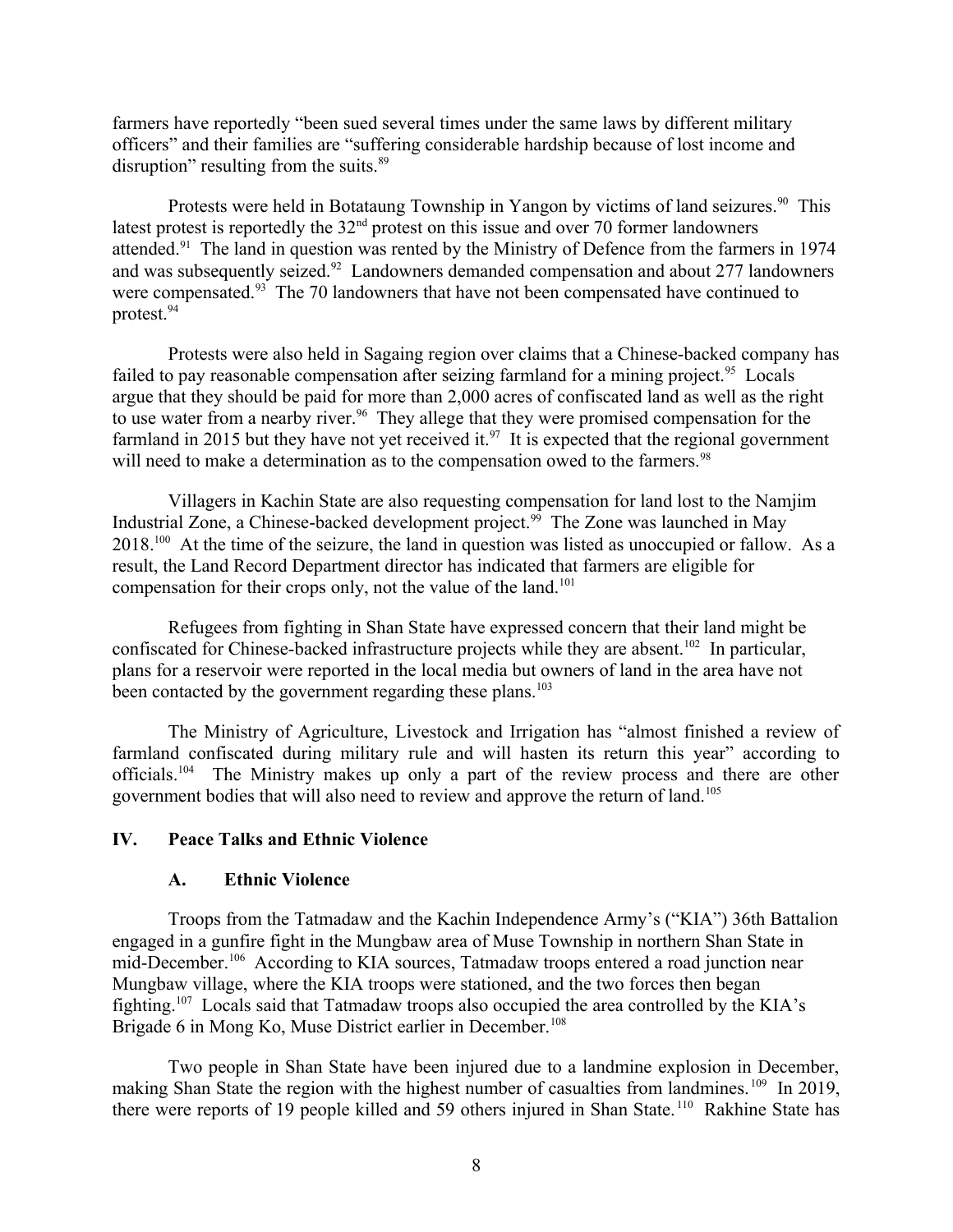the second-highest number of casualties, with 13 people killed and 27 wounded.<sup>111</sup> Kachin State ranks third with six people killed and 24 wounded.<sup>112</sup> Shan State locals report that if a civilian steps on a landmine and is not killed instantly, then they will be murdered by the Ta'ang National Liberation Army ("TNLA") to avoid reputational damage.<sup>113</sup> Reportedly, the TNLA is attempting to obfuscate the fact that civilians are being killed or injured by landmines and there are local rumors that TNLA troops have injected something into mine victims in order to kill survivors.<sup>114</sup> In addition, civilians report that they have to give the TNLA 500,000 kyat in compensation for any exploded mine—even if they are killed or injured in the blast or if one of their cattle steps on the mine.<sup>115</sup>

### <span id="page-8-0"></span>**B. Peace Talks**

Members of the Northern Alliance, consisting of the Kachin Independence Army, the TNLA, the AA and the Myanmar National Democratic Alliance Army, met Myanmar government representatives in Kunming, China on December 14 in an unsuccessful attempt to end the deadlock in peace negotiations.<sup>116</sup> The TNLA did not provide details of the proposal made during the meeting, but a proposal submitted by the Northern Alliance in September called for a ceasefire agreement, continued peace negotiations and cooperation on the return of those displaced by the fighting. It also called for a military code of conduct and the formation of a peace-monitoring team involving China. Both sides agreed to meet informally in late January.<sup>117</sup>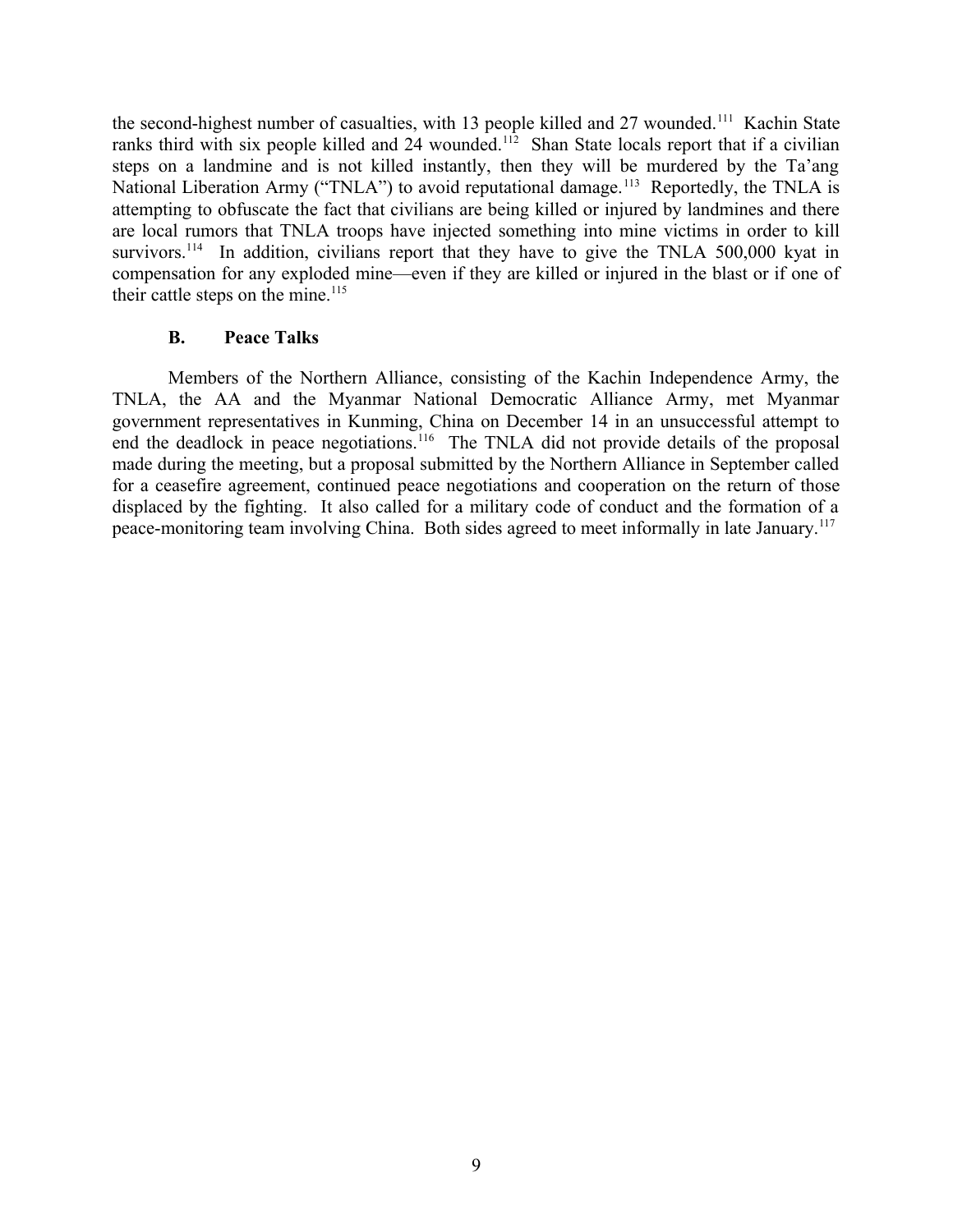<sup>1</sup> Radio Free Asia: <https://www.rfa.org/english/news/myanmar/myanmar-rohingya-repatriation-seen-delayed-12162019170448.html>. <sup>2</sup> Radio Free Asia: <https://www.rfa.org/english/news/myanmar/myanmar-considers-chinese-envoys-propsal-11252019171932.html>. 3 *Id.* 4 *Id.* 5 *Id*. 6 *Id*. <sup>7</sup> Radio Free Asia: <https://www.rfa.org/english/news/myanmar/myanmar-rohingya-repatriation-seen-delayed-12162019170448.html>. 8 *Id.*  $\overline{9}$ *Id.*  $\frac{10}{10}$  *Id.* <sup>11</sup> The Irrawaddy, December 3, 2019: [https://www.irrawaddy.com/news/burma/myanmars-ant-graft-body-sues-land-management](https://www.irrawaddy.com/news/burma/myanmars-ant-graft-body-sues-land-management-official-corruption.html)[official-corruption.html](https://www.irrawaddy.com/news/burma/myanmars-ant-graft-body-sues-land-management-official-corruption.html).  $\overline{^{12}Id}$ . <sup>13</sup> *Id.* <sup>14</sup> The Irrawaddy, December 20, 2019: [https://www.irrawaddy.com/news/burma/medical-superintendent-hospital-myanmars](https://www.irrawaddy.com/news/burma/medical-superintendent-hospital-myanmars-mandalay-arrested-corruption.html)[mandalay-arrested-corruption.html](https://www.irrawaddy.com/news/burma/medical-superintendent-hospital-myanmars-mandalay-arrested-corruption.html). <sup>15</sup> *Id.* <sup>16</sup> *Id.* <sup>17</sup> The Irrawaddy, December 11, 2019: [https://www.irrawaddy.com/news/burma/us-slaps-sanctions-myanmar-military-chief](https://www.irrawaddy.com/news/burma/us-slaps-sanctions-myanmar-military-chief-rohingya-rights-abuses.html)[rohingya-rights-abuses.html](https://www.irrawaddy.com/news/burma/us-slaps-sanctions-myanmar-military-chief-rohingya-rights-abuses.html). <sup>18</sup> *Id.* <sup>19</sup> Myanmar Times, January 2, 2020: [https://www.mmtimes.com/news/magnitsky-sanctions-no-impact-tatmadaw-businesses](https://www.mmtimes.com/news/magnitsky-sanctions-no-impact-tatmadaw-businesses-experts.html)[experts.html.](https://www.mmtimes.com/news/magnitsky-sanctions-no-impact-tatmadaw-businesses-experts.html) <sup>20</sup> *Id.* <sup>21</sup> The Irrawaddy, December 12, 2019: [https://www.irrawaddy.com/news/burma/us-sanctions-military-targeted-political-pressure](https://www.irrawaddy.com/news/burma/us-sanctions-military-targeted-political-pressure-spokesman.html)[spokesman.html.](https://www.irrawaddy.com/news/burma/us-sanctions-military-targeted-political-pressure-spokesman.html) <sup>22</sup> The Irrawaddy, December 6, 2019: [https://www.irrawaddy.com/news/burma/factbox-genocide-case-myanmar-uns-highest](https://www.irrawaddy.com/news/burma/factbox-genocide-case-myanmar-uns-highest-court.html)[court.html](https://www.irrawaddy.com/news/burma/factbox-genocide-case-myanmar-uns-highest-court.html).  $\overline{\frac{23}{Id}}$ . <sup>24</sup> Frontier Myanmar, December 12, 2019: [https://frontiermyanmar.net/en/aung-san-suu-kyis-day-in-court-icj-hears-genocide](https://frontiermyanmar.net/en/aung-san-suu-kyis-day-in-court-icj-hears-genocide-arguments)[arguments](https://frontiermyanmar.net/en/aung-san-suu-kyis-day-in-court-icj-hears-genocide-arguments). <sup>25</sup> Mizzima, December 11, 2019:<http://www.mizzima.com/article/myanmars-suu-kyi-told-stop-genocide-un-court>. <sup>26</sup> Frontier Myanmar, December 13, 2019:<https://frontiermyanmar.net/en/rohingya-hope-for-justice-as-icj-hearings-conclude>. <sup>27</sup> Myanmar Times, December 11, 2019: [https://www.mmtimes.com/news/what-has-happened-so-far-summary-two-day-hearings](https://www.mmtimes.com/news/what-has-happened-so-far-summary-two-day-hearings-icj.html)[icj.html.](https://www.mmtimes.com/news/what-has-happened-so-far-summary-two-day-hearings-icj.html) <sup>28</sup> *Id.* <sup>29</sup> The Irrawaddy, December 13, 2019: [https://www.irrawaddy.com/news/burma/myanmar-state-counselor-asks-world-court-reject](https://www.irrawaddy.com/news/burma/myanmar-state-counselor-asks-world-court-reject-genocide-case.html)[genocide-case.html](https://www.irrawaddy.com/news/burma/myanmar-state-counselor-asks-world-court-reject-genocide-case.html). <sup>30</sup> *Id.* <sup>31</sup> Frontier Myanmar December 12, 2019: [https://frontiermyanmar.net/en/aung-san-suu-kyis-day-in-court-icj-hears-genocide](https://frontiermyanmar.net/en/aung-san-suu-kyis-day-in-court-icj-hears-genocide-arguments)[arguments](https://frontiermyanmar.net/en/aung-san-suu-kyis-day-in-court-icj-hears-genocide-arguments). <sup>32</sup> Myanmar Times, December 11, 2019: [https://www.mmtimes.com/news/what-has-happened-so-far-summary-two-day-hearings](https://www.mmtimes.com/news/what-has-happened-so-far-summary-two-day-hearings-icj.html)[icj.html.](https://www.mmtimes.com/news/what-has-happened-so-far-summary-two-day-hearings-icj.html) <sup>33</sup> Myanmar Times, December 13, 2019: [https://www.mmtimes.com/news/state-counsellor-asks-court-dismiss-genocide-case-against](https://www.mmtimes.com/news/state-counsellor-asks-court-dismiss-genocide-case-against-myanmar.html)[myanmar.html.](https://www.mmtimes.com/news/state-counsellor-asks-court-dismiss-genocide-case-against-myanmar.html) <sup>34</sup> Frontier Myanmar, December 12, 2019: [https://frontiermyanmar.net/en/aung-san-suu-kyi-criticised-for-silence-over-myanmar](https://frontiermyanmar.net/en/aung-san-suu-kyi-criticised-for-silence-over-myanmar-genocide-claims)[genocide-claims.](https://frontiermyanmar.net/en/aung-san-suu-kyi-criticised-for-silence-over-myanmar-genocide-claims) <sup>35</sup> Frontier Myanmar, December 13, 2019:<https://frontiermyanmar.net/en/rohingya-hope-for-justice-as-icj-hearings-conclude>. <sup>36</sup> *Id.* <sup>37</sup> Myanmar Times, December 12, 2019: [https://www.mmtimes.com/news/uehrd-parries-gambias-allegations-misdeeds-rakhine.html.](https://www.mmtimes.com/news/uehrd-parries-gambias-allegations-misdeeds-rakhine.html) <sup>38</sup> Myanmar Times, December 10, 2019: [https://www.mmtimes.com/news/bumpy-road-hague.html.](https://www.mmtimes.com/news/bumpy-road-hague.html) 39 Frontier Myanmar, December 12, 2019: [https://frontiermyanmar.net/en/aung-san-suu-kyis-day-in-court-icj-hears-genocide](https://frontiermyanmar.net/en/aung-san-suu-kyis-day-in-court-icj-hears-genocide-arguments)[arguments](https://frontiermyanmar.net/en/aung-san-suu-kyis-day-in-court-icj-hears-genocide-arguments). <sup>40</sup> The Irrawaddy, December 10, 2019: [https://www.irrawaddy.com/news/shan-karen-groups-back-genocide-charges-myanmar](https://www.irrawaddy.com/news/shan-karen-groups-back-genocide-charges-myanmar-military.html)[military.html](https://www.irrawaddy.com/news/shan-karen-groups-back-genocide-charges-myanmar-military.html); Myanmar Times, December 3, 2019: [https://www.mmtimes.com/news/karen-groups-hail-icj-icc-cases-against](https://www.mmtimes.com/news/karen-groups-hail-icj-icc-cases-against-myanmar.html)[myanmar.html.](https://www.mmtimes.com/news/karen-groups-hail-icj-icc-cases-against-myanmar.html) <sup>41</sup> Mizzima, December 29, 2019:<https://www.mizzima.com/article/un-condemns-human-rights-abuse-against-myanmar-minorities>. <sup>42</sup> *Id.* <sup>43</sup> The Irrawaddy, December 27, 2019: [https://www.irrawaddy.com/news/burma/japan-backs-myanmars-claim-no-genocide](https://www.irrawaddy.com/news/burma/japan-backs-myanmars-claim-no-genocide-occurred-rakhine-state.html)[occurred-rakhine-state.html](https://www.irrawaddy.com/news/burma/japan-backs-myanmars-claim-no-genocide-occurred-rakhine-state.html).  $\overline{44}$  *Id.* <sup>45</sup> *Id.* <sup>46</sup> The Irrawaddy, December 12, 2019: [https://www.irrawaddy.com/news/burma/myanmar-military-wins-yet-another-court-case](https://www.irrawaddy.com/news/burma/myanmar-%20military-wins-yet-another-court-case-satirical-performers.html)[satirical-performers.html](https://www.irrawaddy.com/news/burma/myanmar-%20military-wins-yet-another-court-case-satirical-performers.html). <sup>47</sup> *Id*. <sup>48</sup> *Id*. <sup>49</sup> *Id*. <sup>50</sup> *Id*.

51 The Irrawaddy, December 16, 2019: [https://www.irrawaddy.com/news/burma/kachin-activist-handed-broken-scales-judge](https://www.irrawaddy.com/news/burma/kachin-activist-handed-broken-scales-judge-released.html)[released.html](https://www.irrawaddy.com/news/burma/kachin-activist-handed-broken-scales-judge-released.html).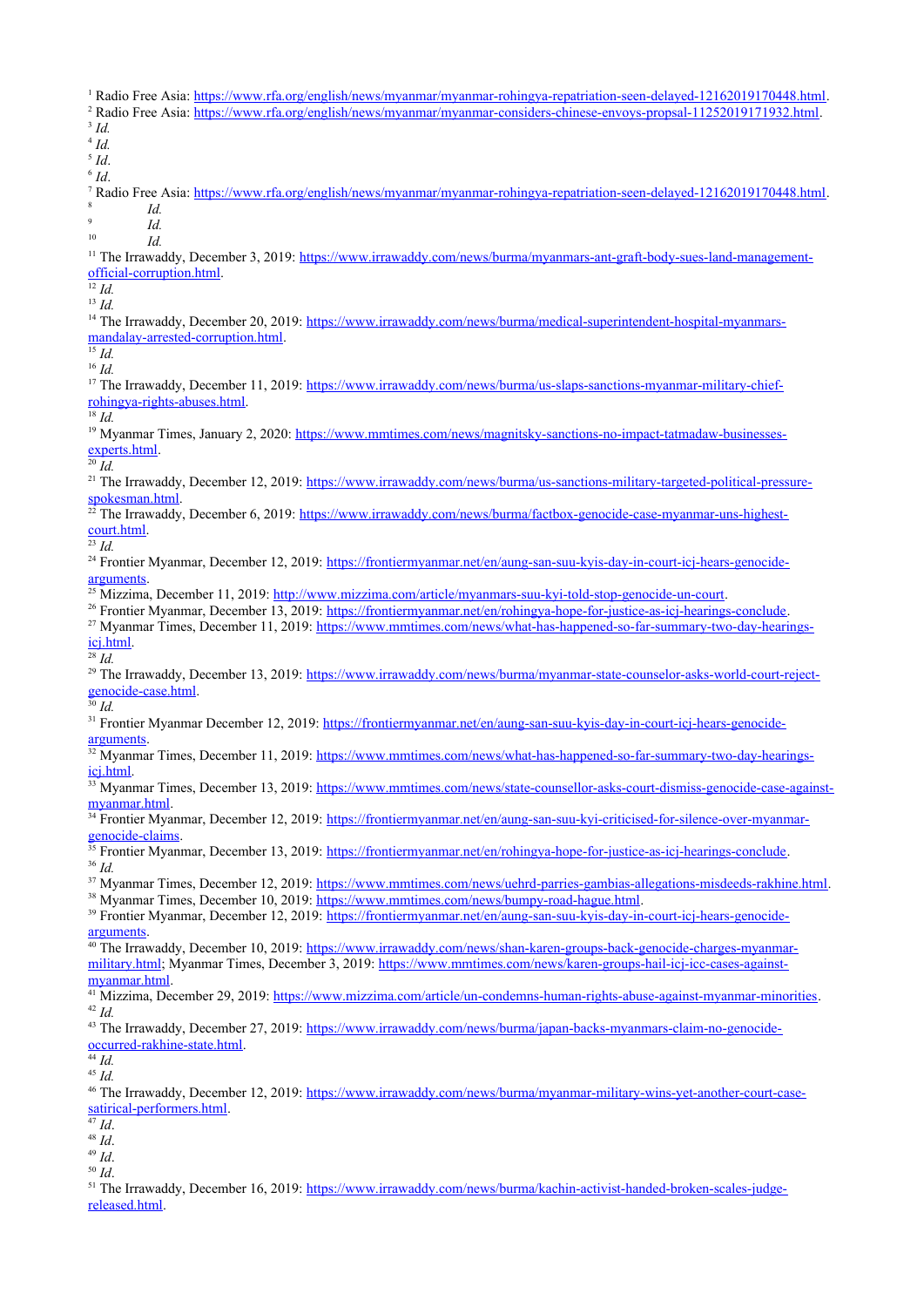- <sup>52</sup> *Id*. <sup>53</sup> *Id*. <sup>54</sup> *Id*. 55 Burma News International, December 16, 2019: [https://www.bnionline.net/en/news/remaining-karenni-youth-activists-released](https://www.bnionline.net/en/news/remaining-karenni-youth-activists-released-prison)[prison](https://www.bnionline.net/en/news/remaining-karenni-youth-activists-released-prison). <sup>56</sup> *Id*. 57 Burma News International, December 23, 2019: [https://www.bnionline.net/en/news/activists-demonstrate-yangon-restoration](https://www.bnionline.net/en/news/activists-demonstrate-yangon-restoration-internet-arakan-townships)[internet-arakan-townships.](https://www.bnionline.net/en/news/activists-demonstrate-yangon-restoration-internet-arakan-townships)  $\overline{\overline{\phantom{1}}^{58} d}$ . <sup>59</sup> Burma News International, December 20, 2019: [https://www.bnionline.net/en/news/paletwa-christians-cannot-be-happy-christmas](https://www.bnionline.net/en/news/paletwa-christians-cannot-be-happy-christmas-due-ongoing-war-pastor-says)[due-ongoing-war-pastor-says](https://www.bnionline.net/en/news/paletwa-christians-cannot-be-happy-christmas-due-ongoing-war-pastor-says).  $\overline{60}$  *Id.* <sup>61</sup> The Irrawaddy, December 24, 2019: [https://www.irrawaddy.com/news/burma/37-civilians-sued-mps-criticism-since-nld-took](https://www.irrawaddy.com/news/burma/37-civilians-sued-mps-criticism-since-nld-took-power.html)[power.html](https://www.irrawaddy.com/news/burma/37-civilians-sued-mps-criticism-since-nld-took-power.html).  $rac{62}{62}$ *Id.* <sup>63</sup> *Id.* <sup>64</sup> *Id.* <sup>65</sup> *Id.* <sup>66</sup> *Id.* 67 Myanmar Times, December 3, 2019: [https://www.mmtimes.com/news/journalists-see-no-major-improvement-media](https://www.mmtimes.com/news/journalists-see-no-major-improvement-media-freedom.html)[freedom.html.](https://www.mmtimes.com/news/journalists-see-no-major-improvement-media-freedom.html)  $\frac{68}{69}$  *Id.*  $\frac{69}{70}$  *Id.*  $\frac{70}{71}$  *Id.*  $\frac{71}{72}$  *Id.* Myanmar Times, December 10, 2019: [https://www.mmtimes.com/news/media-freedom-advocates-seek-changes](https://www.mmtimes.com/news/media-freedom-advocates-seek-changes-laws.html)[laws.html](https://www.mmtimes.com/news/media-freedom-advocates-seek-changes-laws.html). <sup>73</sup> *Id.* 74 Eleven Myanmar, December 5, 2019: [https://elevenmyanmar.com/news/hong-kong-to-invest-500-million-dollars-in-two-lng](https://elevenmyanmar.com/news/hong-kong-to-invest-500-million-dollars-in-two-lng-power-stations)[power-stations.](https://elevenmyanmar.com/news/hong-kong-to-invest-500-million-dollars-in-two-lng-power-stations) The Myanmar Times, December 6, 2019: [https://www.mmtimes.com/news/taiwan-seen-low-profile-yet-high-potential-investor](https://www.mmtimes.com/news/taiwan-seen-low-profile-yet-high-potential-investor-myanmar.html)[myanmar.html.](https://www.mmtimes.com/news/taiwan-seen-low-profile-yet-high-potential-investor-myanmar.html) <sup>76</sup> Mizzima, December 7, 2019: [http://mizzima.com/article/secm-will-allow-foreign-investors-including-three-new-listed-companies](http://mizzima.com/article/secm-will-allow-foreign-investors-including-three-new-listed-companies-trade-yse)[trade-yse.](http://mizzima.com/article/secm-will-allow-foreign-investors-including-three-new-listed-companies-trade-yse) 77 The Myanmar Times, December 23, 2019: [https://www.mmtimes.com/news/draft-bill-alcohol-imports-nears](https://www.mmtimes.com/news/draft-bill-alcohol-imports-nears-completion.html)[completion.html](https://www.mmtimes.com/news/draft-bill-alcohol-imports-nears-completion.html). <sup>78</sup> The Irrawaddy, December 9, 2019: [https://www.irrawaddy.com/news/burma/chinese-foreign-minister-visits-myanmar-speed-belt](https://www.irrawaddy.com/news/burma/chinese-foreign-minister-visits-myanmar-speed-belt-road-projects.html)[road-projects.html](https://www.irrawaddy.com/news/burma/chinese-foreign-minister-visits-myanmar-speed-belt-road-projects.html). <sup>79</sup> *Id.* <sup>80</sup> *Id.* <sup>81</sup> Myanmar Times, December 20, 2019: [https://www.mmtimes.com/news/japanese-firms-offer-improve-yangons-water](https://www.mmtimes.com/news/japanese-firms-offer-improve-yangons-water-infrastructure.html)[infrastructure.html](https://www.mmtimes.com/news/japanese-firms-offer-improve-yangons-water-infrastructure.html). <sup>82</sup> *Id.* 83 Myanmar Times, December 31, 2019: [https://www.mmtimes.com/news/master-plan-myanmar-smes-ready-february.html.](https://www.mmtimes.com/news/master-plan-myanmar-smes-ready-february.html) <sup>84</sup> *Id.* <sup>85</sup> *Id.* 86 The Irrawaddy, December 16, 2019: [https://www.irrawaddy.com/news/burma/myanmar-military-expands-trespassing-lawsuits](https://www.irrawaddy.com/news/burma/myanmar-military-expands-trespassing-lawsuits-target-41-karenni-farmers.html)  [target-41-karenni-farmers.html](https://www.irrawaddy.com/news/burma/myanmar-military-expands-trespassing-lawsuits-target-41-karenni-farmers.html). <sup>87</sup> *Id.*  $rac{88}{89}$  *Id.* <sup>89</sup> The Irrawaddy, December 10, 2019: [https://www.irrawaddy.com/news/burma/military-sues-27-farmers-using-seized-land-kayah](https://www.irrawaddy.com/news/burma/military-sues-27-farmers-using-seized-land-kayah-state.html)  [state.html](https://www.irrawaddy.com/news/burma/military-sues-27-farmers-using-seized-land-kayah-state.html). <sup>90</sup> Mizzima, December 14, 2019: [http://www.mizzima.com/article/ousted-landowners-protest-calling-compensation-land-seized](http://www.mizzima.com/article/ousted-landowners-protest-calling-compensation-land-seized-botataung)  [botataung](http://www.mizzima.com/article/ousted-landowners-protest-calling-compensation-land-seized-botataung).  $\overline{1d}$  $\frac{92}{93}$  *Id.*  $\frac{93}{94}$  *Id.*  $\frac{94}{95}$  *Id.* Radio Free Asian, December 30, 2019: [https://www.rfa.org/english/news/myanmar/myanmar-villagers-protest-over](https://www.rfa.org/english/news/myanmar/myanmar-villagers-protest-over-compensation-12302019162729.html)  [compensation-12302019162729.html.](https://www.rfa.org/english/news/myanmar/myanmar-villagers-protest-over-compensation-12302019162729.html)  $\frac{96}{97}$  *Id.*  $\frac{97}{98}$  *Id.*  $\frac{98}{99}$  *Id.* 99 Radio Free Asia, December 18, 2019:<https://www.rfa.org/english/news/myanmar/land-12182019173801.html><br>100  $\frac{100}{101}$  *Id.*  $\frac{101}{102}$  *Id.* Radio Free Asia, December 6, 2019: [https://www.rfa.org/english/news/myanmar/myanmar-idp-china-](https://www.rfa.org/english/news/myanmar/myanmar-idp-china-12062019203607.html)
- [12062019203607.html](https://www.rfa.org/english/news/myanmar/myanmar-idp-china-12062019203607.html)
- $\frac{103}{Id.}$
- <sup>104</sup> Myanmar Times, January 3, 2020: <https://www.mmtimes.com/news/government-vows-speed-return-confiscated-farmland.html>